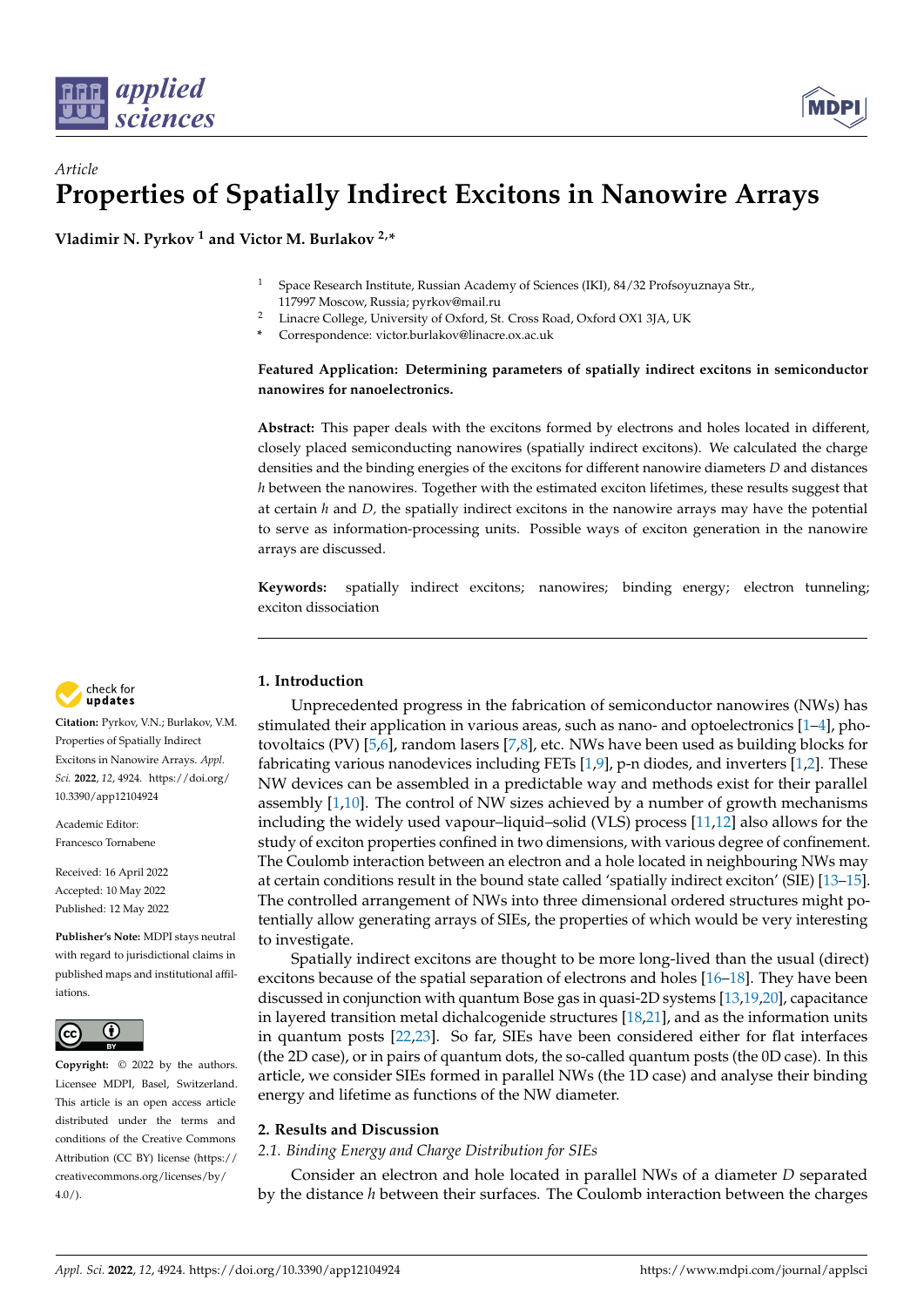mediates the formation of spatially indirect excitons. The binding energy  $E_x$  of such SIEs as a function of *D* obtained by direct quantum mechanical calculations (see Appendix [A\)](#page-3-0) for different values of *h* is shown in Figure [1.](#page-1-0) The value of  $E_x$  at  $h = 1$  nm and  $D = 1.5$  nm slightly exceeds 100 mV, which is close to the binding energy of the Hybrid Charge Transfer Excitons at the organic–inorganic interface [\[24\]](#page-6-4). An increase in *h* understandably results in a noticeable decrease of *Ex* for all NW diameter values *D*. It is worth pointing out the strong dependence of  $E_x$  upon D in the range of  $D < 10$  nm and its levelling up at high D-values for all values of *h*. The steep decrease in  $E_x$  at low *D*-values can be understood in terms of the charge decrease in  $E_x$  at low *D*-values can be understood in terms of the charge density delocalization for the electron and hole across the corresponding of the charge density delocalization for the electron and hole across the corresponding NWs. Indeed, the strong confinement in the narrower NWs makes the charges look more point-like, and results in a stronger interaction between them and hence in a higher  $E_x$ . The non-monotonic behaviour of  $E_x(D, h = 3)$  at low *D*-values is most likely due to some minor transformation in the charge distributions. Delocalization of the charges in relatively thick NWs makes them look more like clouds and results in levelling up  $E_x(D \to \infty, h)$ down to the values characteristic for flat interfaces and determined by the spacing *h*. It down to the values characteristic for flat interfaces and determined by the spacing *h*. It was found that the binding energies for SIEs in the crossed NWs are very close to those presented above.

<span id="page-1-0"></span>

Figure 1. Binding energy  $E_x$  of the SIE formed by an electron and hole located in neighbouring parallel allel NWs of diameter *D* separated by the distance *h*. Symbols (triangles, circles, and squares) – NWs of diameter *D* separated by the distance *h*. Symbols (triangles, circles, and squares) –results of calculations for  $m_h = 5 \cdot m_e$  and effective dielectric constant  $\varepsilon = 4$ , as described in Appendix [A.](#page-3-0) Solid lines show the corresponding approximations by Equation (1) (see text) with the fit parameters:  $\alpha$  = 6.4 nm,  $\beta$  = 0.23 nm<sup>-1</sup> for  $h$  = 1 nm;  $\alpha$  = 8.1 nm,  $\beta$  = 0.19 nm<sup>-1</sup> for  $h$  = 2 nm; and  $\alpha$  = 8.9 nm,  $\beta = 0.18$  nm<sup>-1</sup> for  $h = 3$  nm.

The outlined qualitative picture is illustrated by the charge density distributions The outlined qualitative picture is illustrated by the charge density distributions shown in Figure [2.](#page-2-0) According to the figure, the charge densities in narrow NWs (panels A and B) are localized, while they are much more extended in the thicker NWs (panels C and D). This change in charge density localization for  $h = 1$  (compare the panels A and C) significantly affects the binding energy-see the blue symbols in Figure [1-](#page-1-0)while for  $h = 3$  (panels B and D), it creates a much smaller effect—see the black symbols in Figure [1.](#page-1-0) Based on the obtained results, it is useful to approximate the SIE binding energy *Ex*(*D*, *h*) with the following ad hoc analytical expression

$$
E_x(D, h) = \frac{A}{h + \alpha \cdot (1 - \exp(-\beta \cdot D))}, \quad A = \frac{e^2}{4\pi\varepsilon_0 \varepsilon} = 0.359 \text{ eV} \cdot \text{nm}
$$
 (1)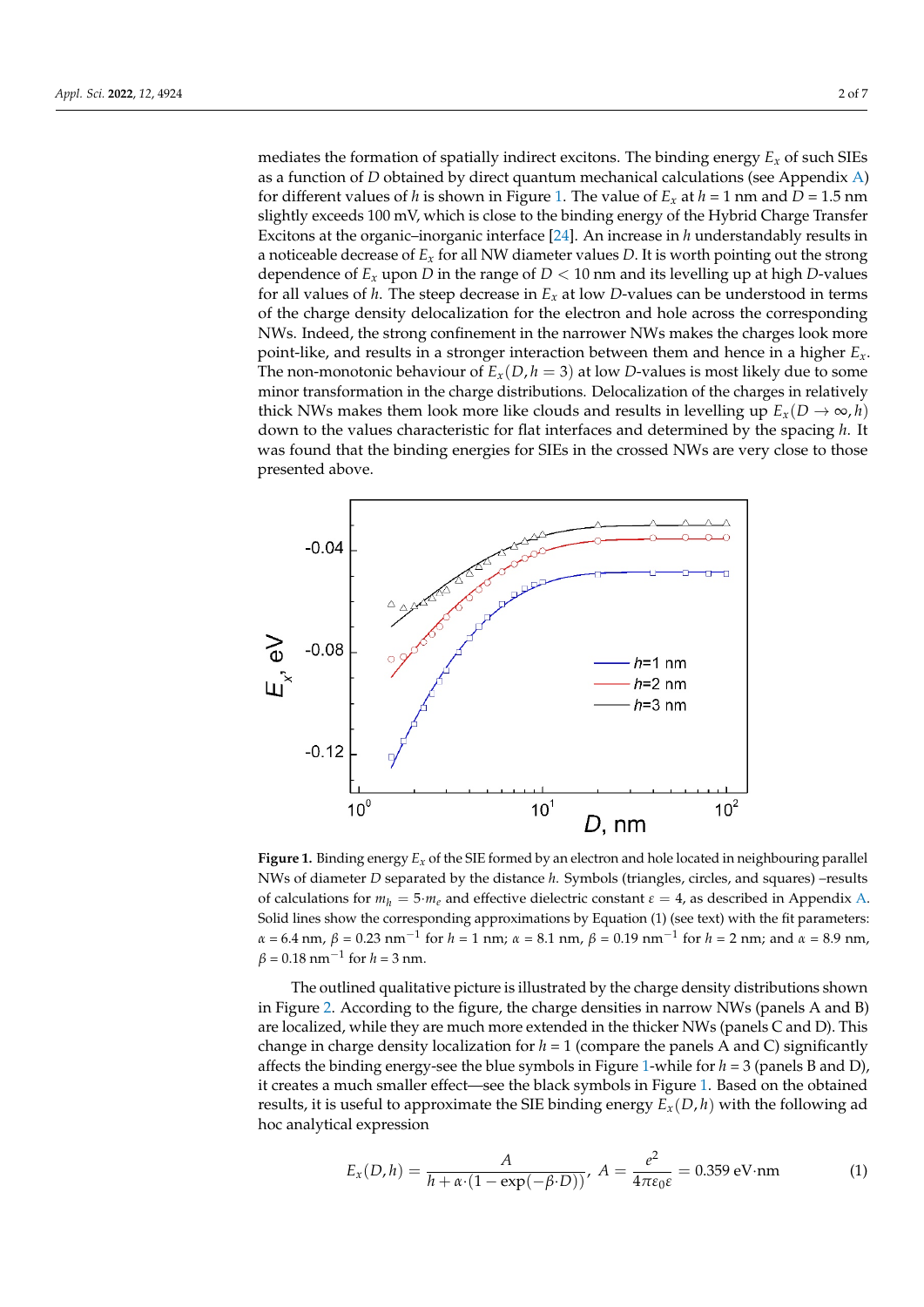where *e* stands for the electronic charge,  $\varepsilon_0 \varepsilon$  is an effective dielectric constant ( $\varepsilon = 4$ ) of the NW-vacuum spacing-NW system, and *α* and *β* are the fit parameters. The fitting function in Equation (1) is constructed considering the fact that the system of two parallel NWs with constant inter-NW distance and increasing diameters *D* is converted, according to parameter  $\beta$ , into a flat interface. Then, the binding energy between the electron and hole would be simply a Coulomb potential with some effective electron–hole distance, hole would be simply a Coulomb potential with some effective electron–hole distance, determined by the parameter *α*. According to Figure 1, the proposed analytical expression describes the calculation results quite well, suggesting that it can be used for estimating the SIE binding energies. determined by the parameter *α*. According to Figure [1,](#page-1-0) the proposed analytical expression describes the calculation results quite well, suggesting that it can be used for estimating the SIE binding energies.

, , 0.359 1 exp 4 *<sup>x</sup>*

<span id="page-2-0"></span>

of diameter *D* obtained by direct quantum mechanical calculations (see Appendix [A\)](#page-3-0) for different diameter *D* obtained by direct quantum mechanical calculations (see Appendix) for different values values of the NW diameter *D* and *h*. (**A**)  $h = 1$  nm,  $D = 1.5$  nm; (**B**)  $h = 3$  nm,  $D = 1.5$  nm; (**C**)  $h = 1$  nm nm; (**D**) *h* = 3 nm, *D* = 5 nm. *D* = 5 nm; (**D**) *h* = 3 nm, *D* = 5 nm. **Figure 2.** Charge densities of electron and hole across corresponding neighbouring parallel NWs

#### *2.2. SIE Life Time*

The lifetime of the SIE in the NWs is affected by (i) tunnelling of charges (predominantly electron) followed by electron–hole recombination, and (ii) exciton dissociation. The calculated (see Appendix [A\)](#page-3-0) tunnelling times are presented in Table [1](#page-2-1) below.  $\frac{1}{\sqrt{2}}$  tunnelling times are presented in Table 1 below.

<span id="page-2-1"></span>exciton dissociation times *τd* estimated using Equation (2) for T = 77 K. **Table 1.** Tunnelling times *τt* for electrons from the home NW into the hole NW (see Appendix [A\)](#page-3-0) and

| $D$ , nm | $h$ , nm | $\tau_t(D,h)$ , s | $\tau_d(D,h)$ , s |
|----------|----------|-------------------|-------------------|
| 1.5      | $1.0\,$  | $2\times10^{-11}$ | $5\times10^{-6}$  |
| 3.0      | 1.0      | $2\times10^{-9}$  | $5\times10^{-8}$  |
| 1.5      | 2.0      | $10^{-6}$         | $4\times10^{-8}$  |
| 3.0      | 2.0      | $7\times10^{-6}$  | $4\times10^{-9}$  |

 $3.0$   $3.0$   $3.0$   $3.0$   $3.0$   $3.0$   $3.0$   $3.0$   $3.0$   $3.0$   $3.0$   $3.0$   $3.0$   $3.0$   $3.0$   $3.0$   $3.0$   $3.0$   $3.0$   $3.0$   $3.0$   $3.0$   $3.0$   $3.0$   $3.0$   $3.0$   $3.0$   $3.0$   $3.0$   $3.0$   $3.0$   $3.0$   $3.0$   $3.0$   $3.0$   $3.0$   $3.0$ 

 $\tau_d^{-1}(D,h) \approx \nu(D,h) \cdot \exp(-E_x(D,h)/k_B T)$ , where  $\nu(D,h)$  is the frequency of the excitemperature. Assuming for simplicity that these oscillations are harmonic, we can estimate the frequency as  $v(D, h) = \sqrt{K/\mu}/2\pi$ , where K is an effective harmonic force constant, The dissociation times  $\tau_d(D, h)$  can be estimated using the expression ton internal oscillations along the NWs,  $k_B$  is the Boltzman constant, and *T* is absolute and  $\mu = m_e m_h / (m_e + m_h)$  is an effective exciton mass. The value of *K* can be estimated using Equation (1) with effective electron-hole spacing  $h' = \sqrt{h^2 + x^2} \approx h + 0.5 \cdot x^2/h$ , where *x* is the electron-hole instantaneous distance along the NW (in equilibrium  $x = 0$ ). Then, expanding the binding energy in a series of *x*-powers and retaining the first two terms, we obtain

$$
E_x(D, h') \approx -\frac{A}{h + 0.5 \cdot x^2/h + \alpha \cdot (1 - \exp(-\beta \cdot D))} \approx E_x(D, h) + \frac{1}{2}K \cdot x^2,
$$
  

$$
K = \frac{1}{h} \cdot \frac{(E_x(D, h))^2}{A}
$$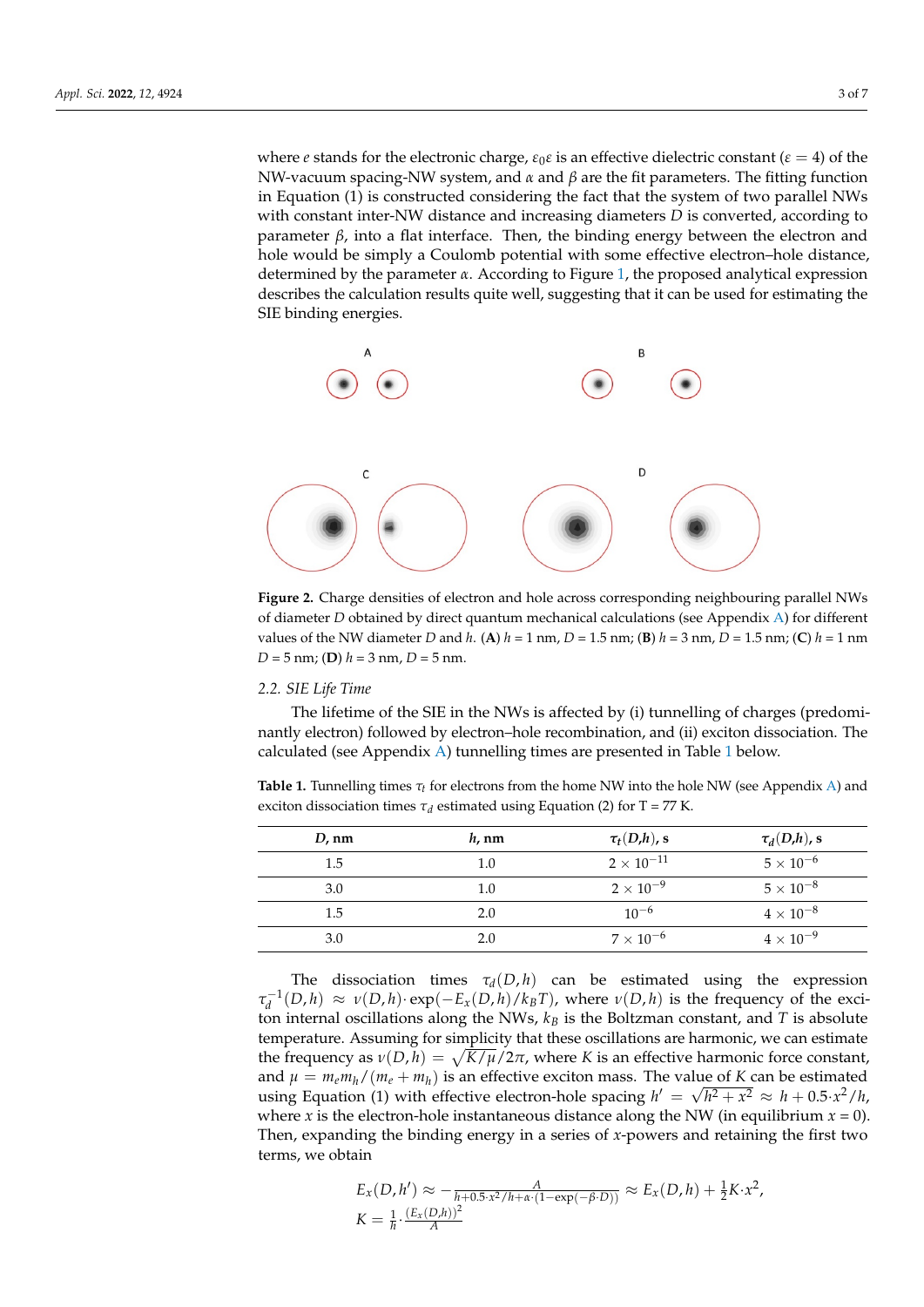With the help of this expression for *K,* we estimated the exciton dissociation time as a function of *D* and *h* for  $m_h = 5m_e$  and  $T = 77K \approx 0.0067 \text{ eV}$ 

$$
\tau_d(D, h) = 1/\nu(D, h) \cdot \exp\left(\frac{E_x(D, h)}{k_B T}\right) \approx \frac{10^{-14} \sqrt{h[\text{nm}]}}{E_x(D, h)[\text{eV}]} \cdot \exp\left(\frac{E_x(D, h)}{k_B T}\right) \tag{2}
$$

Corresponding values of  $\tau_d(D, h)$  are presented in Table [1.](#page-2-1) If the tunnelling times determine the exciton recombination times, then, according to Table [1,](#page-2-1) the SIE's lifetime in the case of  $D = 3$  nm and  $h = 1$  nm is determined by recombination and is restricted to a few nanoseconds. Most likely, this value can be significantly increased by applying some bias voltage to the NWs  $[22,23]$  $[22,23]$ . In contrast, for  $h = 2$ , the exciton lifetime is determined by dissociation, which can be increased by decreasing the system's temperature. The spatially indirect excitons can be generated by a number of ways, e.g., by optical pumping [\[25,](#page-6-5)[26\]](#page-6-6), applying a strain gradient [\[27\]](#page-6-7), and possibly, in analogy with superlattices [\[28\]](#page-6-8), from ordinary excitons by applying a sufficiently high electric field to the NWs. Keeping in mind that the NW parameters can be predetermined during their fabrication and that the NWs can subsequently be arranged in various structures, there is a hope that SIEs can potentially be useful for information processing.

### **3. Conclusions**

We calculated the binding energies of spatially indirect excitons in semiconductor NWs and estimated the exciton's lifetime. The binding energies are found to be in the range 0.02 ÷ 0.1 eV and strongly dependent on the NW diameter and inter-NW spacing for small (below 10 nm) diameter values. The SIE lifetimes are found to be in the range 10−<sup>11</sup> ÷ 10−<sup>6</sup> *s*, depending on the NW diameter and inter-NW spacing. Considering recent progress in controlling the NW parameters during the fabrication and assembling of NW structures, the obtained SIE parameters illustrate their significant potential for applications in nanoelectronics and information processing.

**Author Contributions:** Conceptualization, V.M.B. and V.N.P.; methodology, V.N.P.; formal analysis, V.N.P. and V.M.B.; writing—original draft preparation, V.M.B.; writing—review and editing, V.M.B. All authors have read and agreed to the published version of the manuscript.

**Funding:** This research received no external funding.

**Institutional Review Board Statement:** Not applicable.

**Informed Consent Statement:** Not applicable.

**Conflicts of Interest:** The authors declare no conflict of interest.

#### <span id="page-3-0"></span>**Appendix A**

## *Appendix A.1. CIE Binding Energy*

A rigorous treatment of the Coulomb interaction between electron and hole located in neighbouring NWs is rather complicated due to the difference in the dielectric constant of the NW material and the surrounding space. For estimating the binding energy, one can assume that the Coulomb interaction can be described with some effective dielectric constant. A further simplification can be made using another and much weaker approximation of effective isotropic masses for electron and hole, *m<sup>e</sup>* and *m<sup>h</sup>* , respectively. We also took into account the electron (hole) work function  $B_{e(h)}$  for the NW material, such that we can write the overall potential  $U_{e(h)}$  for electron (hole), which obviously is independent of  $z$ , the coordinate along the NW, as

$$
U_{e(h)} = B_{e(h)} \cdot \Theta \left( \sqrt{\left( x_{e(h)} - X_{e(h)} \right)^2 + y_{e(h)}^2} - R \right)
$$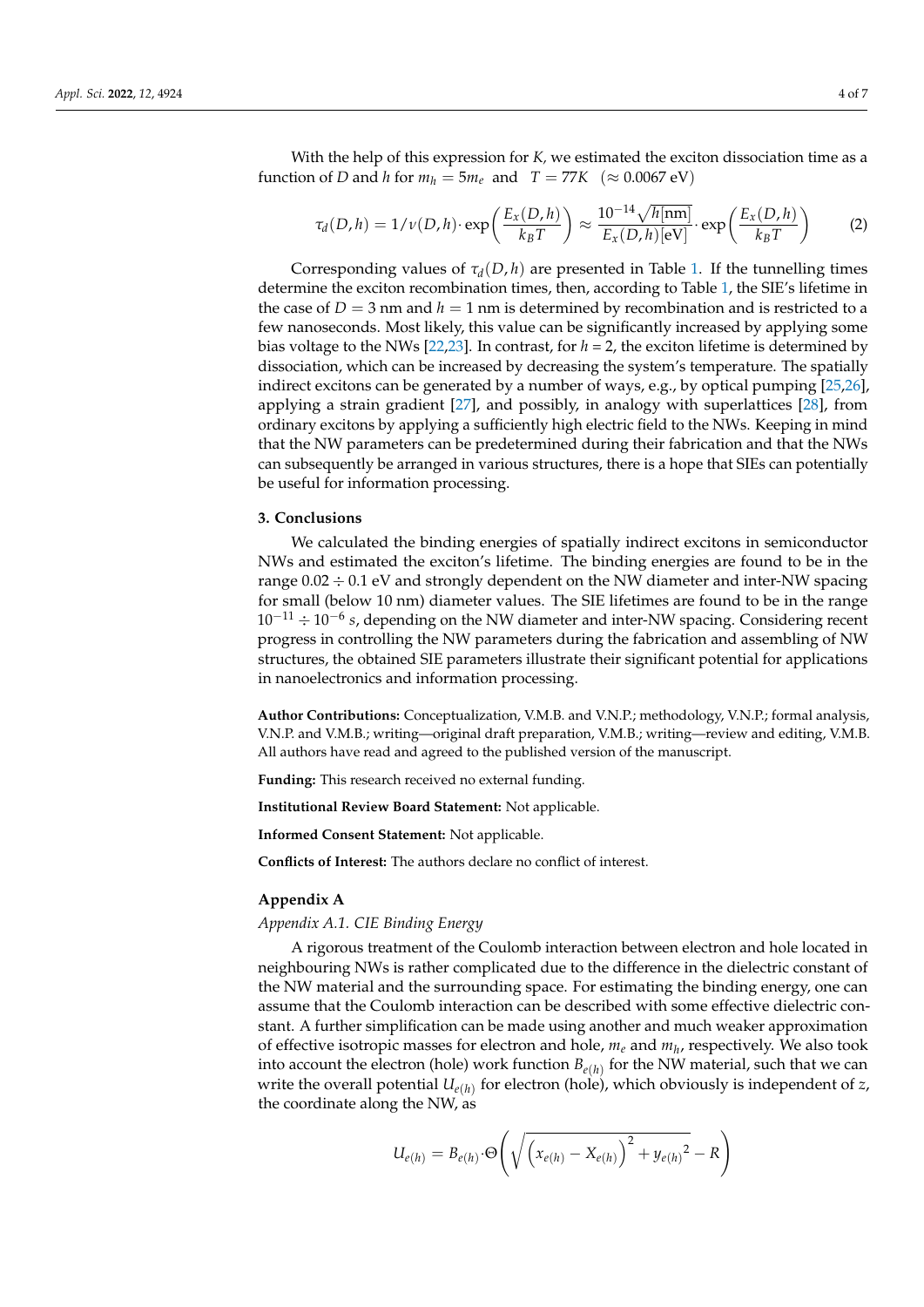where  $x(x \perp y \perp z)$  connects the NW centres  $X_e$  and  $X_h$   $(X_h - X_e = 2R + h)$ ,  $\Theta$  is the Heaviside step function, and  $R = D/2$ –is the NW radius. Separating the motion of electron and hole mass centre along the NWs as  $z_{eh} = z_e - z_h$ , we obtain a 5-dimensional stationary Schrödinger equation for relative electron–hole motion described by the wave function  $\psi \equiv \psi(x_e, y_e, x_h, y_h, z_{eh})$ 

$$
E \cdot \psi = -\frac{1}{2m_e} \Delta_e \psi - \frac{1}{2m_h} \Delta_h \psi + U_e \cdot \psi + U_h \cdot \psi - \frac{1}{2\mu} \frac{\partial^2}{\partial z_{eh}^2} \psi - \frac{e^2}{\varepsilon \cdot r_{eh}} \psi \tag{A1}
$$

where  $\Delta_{e(h)} = \frac{\partial^2}{\partial x_e}$  $\frac{\partial^2}{\partial x_{e(h)}} + \frac{\partial^2}{\partial y_{e(h)}}$ *∂*<sup>*2*</sup><sub>*oy*</sub>*e*(*h*)</sub>  $r$ <sub>*eh*</sub> =  $\sqrt{(x_e - x_h)^2 + (y_e - y_h)^2 + z_{eh}^2}$  is the electron-hole separation, and  $\varepsilon$  is the effective dielectric constant. To solve this equation, we imple-mented the virtual lattice method [\[29\]](#page-6-9). The results of solving Equation (A1) for  $m_h = 5m_e$ ,  $B_e = 1$  eV,  $B_h = B_e + E_g = 2$  eV ( $E_g$  is the band gap of the NW material) and various *h*-values as a function of *D* are presented in Figure [1.](#page-1-0)

#### *Appendix A.2. Electron Tunnelling between the NWs*

The recombination lifetime of the SIE was assumed to be determined by the tunneling of the electron between the NWs, thus neglecting the much slower tunneling rate of the heavy and much more localized hole. For estimating the tunneling time *τ<sup>t</sup>* , we used an idea about oscillating probability to find the electron in one of two potential wells [\[30\]](#page-6-10). For simplicity, consider an electron tunneling between the two 1D potential wells separated by a potential barrier. The oscillations of the probability amplitude for the electron to be located in the one or the another potential well would take place with the period  $T = 2\pi/\Delta E$ , where ∆*E* is the splitting between the symmetric and anti-symmetric electronic states. We associate this period *T* with the decay time  $\tau_t = T/4$  of the initial electronic state.

In our case, the problem is more complicated: besides non-symmetric potential wells associated with the NWs, there is also an attraction Coulomb potential between the electron and hole. Therefore, we first calculated the hole probability density  $\rho_h(r_h)(r_h = \{x_h, y_h\})$ using the eigenfunctions of Equation (A1). Then, by integrating the overall probability density over the hole variables *x<sup>h</sup>* and *y<sup>h</sup>* , we obtained the stationary Schrödinger equation for the electron

$$
-\frac{1}{2m_e}\Delta\psi_i + \left(U - \frac{e^2}{\varepsilon} \int \frac{\rho_h(r_h)}{r_{eh}} dr_h\right) \cdot \psi_i = E_i \cdot \psi_i,
$$
  
\n
$$
U = B_e \cdot \left(1 - \Theta\left(\sqrt{(x - X_e)^2 + y^2} - R\right) - \Theta\left(\sqrt{(x - X_h)^2 + y^2} - R\right)\right)
$$
\n(A2)

The eigen values  $E_i$  and eigen functions  $\psi(x, y, z)$  were determined using the virtual lattice method [\[29\]](#page-6-9). The four lowest eigen energy states of Equation (A2) were found to be localized in the hole-hosting (below referred to as 'right') NW because of the strong electron–hole attraction. The fifth eigen state is mainly localized in the initial electronhosting NW referred to below as 'left'. We want to estimate the tunnelling time from the left NW to the right one. To do this, consider the wave function  $\psi_l(x, y, z, t = 0)$ , which is non-zero only inside and around the left NW. We are interested in the transformation of this initial wave function into those localized in the right NW, namely

$$
\psi_l(x, y, z, t) = \sum_{k=1}^5 C_k \cdot \varphi_k(x, y, z) \cdot \exp[-i \cdot E_k \cdot t],
$$
  
\n
$$
C_k = \iiint_{x, y, z = -\infty \cdots + \infty} \psi_l(x, y, z, 0) \cdot \varphi_k(x, y, z) dx dy dz,
$$
  
\n
$$
C_5^2 \approx 1, \quad C_k^2 \ll 1 \quad \text{if } k \neq 5
$$

where  $\psi_l(x, y, z, t = 0)$  is actually close to  $\varphi_5$ .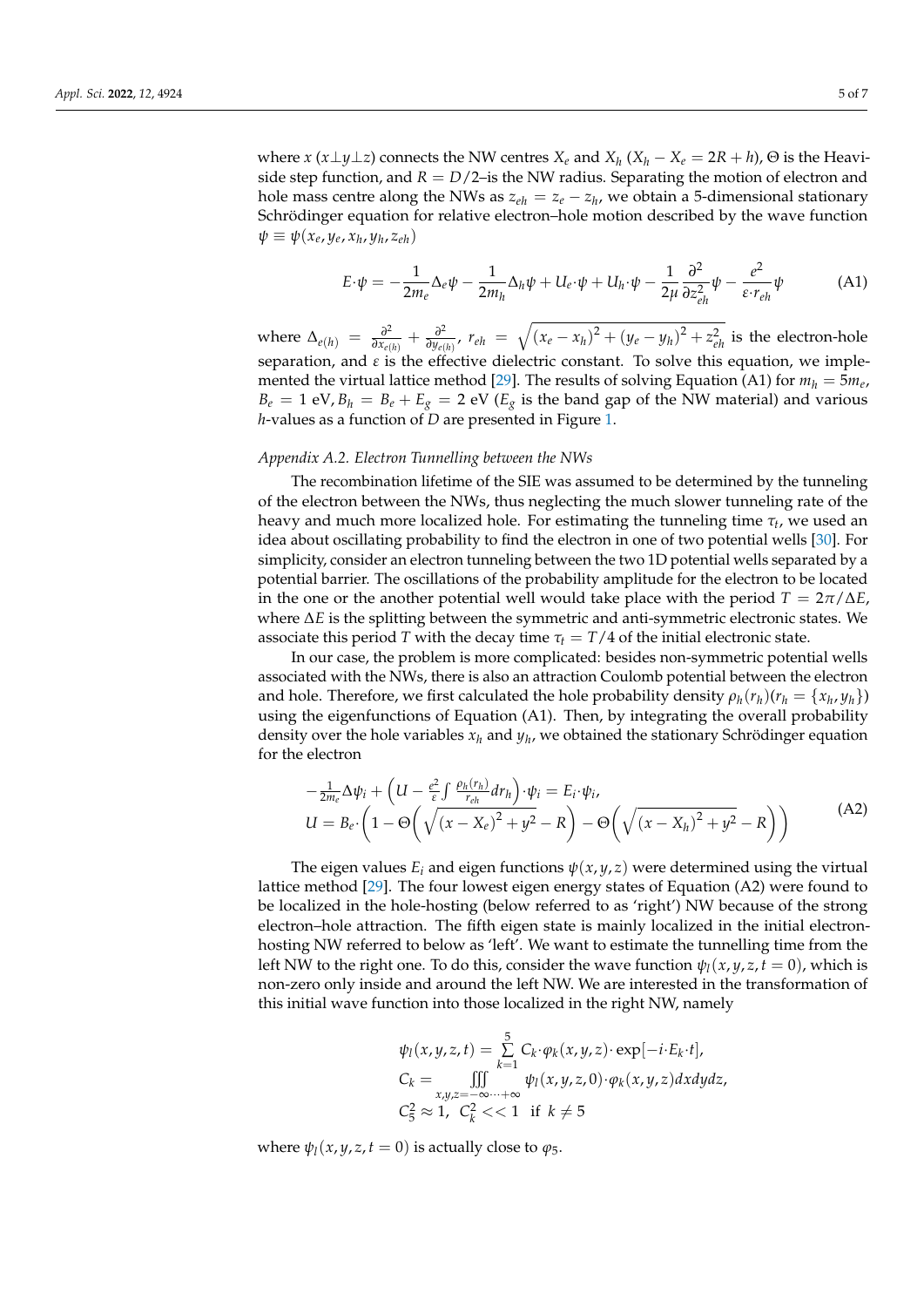Omitting the higher-degree terms, we can write for the probability for the electron to remain in the left NW  $P_l(t)$ 

$$
P_l(t) = 1 - 4 \sum_{k=1...4} C_k^2 \cdot \sin^2\left(\frac{(E_k - E_5) \cdot t}{2}\right)
$$

The electron in the initial state  $\psi_l$  can tunnel to any of the four states  $\varphi_i$  ( $i = 1, \dots, 4$ ), which we will refer to as the tunnelling channels. Each such tunnelling channel reaches its maximum amplitude in the time period  $\Delta t_i = \pi / \Delta E_i$ , where  $\Delta E_i = |E_i - E_5|$ . The tunnelling time for each tunnelling channel can then be estimated by analogy with the 1D case of symmetric quantum wells [\[30\]](#page-6-10), which has an additional factor  $C_i^2$ . Depending on the considered parameters, some of the tunnelling channels can dominate. For all parameters considered in this work, the dominant channels are those to the states *ϕ*<sup>3</sup> and *ϕ*4. The estimates of the resultant tunnelling time  $\tau_t = \left(\tau_3^{-1} + \tau_4^{-1}\right)^{-1}$  are presented in Table [1.](#page-2-1)

$$
\tau_{ti} = 4 \frac{C_i^2}{C_5^2} \cdot \frac{\pi}{\Delta E_i} \approx 4 C_i^2 \cdot \frac{\pi}{\Delta E_i}
$$

### **References**

- <span id="page-5-0"></span>1. Duan, X.; Huang, Y.; Cui, Y.; Wang, J.; Lieber, C.M. Indium phosphide nanowires as building blocks for nanoscale electronic and optoelectronic devices. *Nature* **2001**, *409*, 66–69. [\[CrossRef\]](http://doi.org/10.1038/35051047) [\[PubMed\]](http://www.ncbi.nlm.nih.gov/pubmed/11343112)
- <span id="page-5-7"></span>2. Cui, Y.; Lieber, C.M. Functional Nanoscale Electronic Devices Assembled Using Silicon Nanowire Building Blocks. *Science* **2001**, *291*, 851–853. [\[CrossRef\]](http://doi.org/10.1126/science.291.5505.851) [\[PubMed\]](http://www.ncbi.nlm.nih.gov/pubmed/11157160)
- 3. Colinge, J.-P.; Lee, C.-W.; Afzalian, A.; Akhavan, N.D.; Yan, R.; Ferain, I.; Razavi, P.; O'Neill, B.; Blake, A.; White, M.; et al. Nanowire transistors without junctions. *Nat. Nanotechnol.* **2010**, *5*, 225–229. [\[CrossRef\]](http://doi.org/10.1038/nnano.2010.15) [\[PubMed\]](http://www.ncbi.nlm.nih.gov/pubmed/20173755)
- <span id="page-5-1"></span>4. Mongillo, M.; Spathis, P.; Katsaros, G.; Gentile, P.; De Franceschi, S. Multifunctional Devices and Logic Gates with Undoped Silicon Nanowires. *Nano Lett.* **2012**, *12*, 3074–3079. [\[CrossRef\]](http://doi.org/10.1021/nl300930m)
- <span id="page-5-2"></span>5. Shalan, A.E.; Barhoum, A.; Elseman, A.M.; Rashad, M.M.; Lira-Cantú, M. Nanofibers as Promising Materials for New Generations of Solar Cells. In *Handbook of Nanofibers*; Barhoum, A., Bechelany, M., Makhlouf, A., Eds.; Springer International Publishing: Cham, Switzerland, 2018; pp. 1–33.
- <span id="page-5-3"></span>6. Kim, T.-Y.; Lee, T.K.; Kim, B.S.; Park, S.C.; Lee, S.; Im, S.S.; Bisquert, J.; Kang, Y.S. Triumphing over Charge Transfer Limitations of PEDOT Nanofiber Reduction Catalyst by 1,2-Ethanedithiol Doping for Quantum Dot Solar Cells. *ACS Appl. Mater. Interfaces* **2017**, *9*, 1877–1884. [\[CrossRef\]](http://doi.org/10.1021/acsami.6b12536) [\[PubMed\]](http://www.ncbi.nlm.nih.gov/pubmed/28004908)
- <span id="page-5-4"></span>7. Quochi, F. Random lasers based on organic epitaxial nanofibers. *J. Opt.* **2010**, *12*, 024003. [\[CrossRef\]](http://doi.org/10.1088/2040-8978/12/2/024003)
- <span id="page-5-5"></span>8. Quochi, F.; Saba, M.; Cordella, F.; Gocalinska, A.; Corpino, R.; Marceddu, M.; Anedda, A.; Andreev, A.; Sitter, H.; Sariciftci, N.S.; et al. Temperature Tuning of Nonlinear Exciton Processes in Self-Assembled Oligophenyl Nanofibers under Laser Action. *Adv. Mater.* **2008**, *20*, 3017–3021. [\[CrossRef\]](http://doi.org/10.1002/adma.200800509)
- <span id="page-5-6"></span>9. Cui, Y.; Duan, X.; Hu, A.J.; Lieber, C.M. Doping and Electrical Transport in Silicon Nanowires. *J. Phys. Chem. B* **2000**, *104*, 5213–5216. [\[CrossRef\]](http://doi.org/10.1021/jp0009305)
- <span id="page-5-8"></span>10. Huang, Y.; Duan, X.; Cui, Y.; Lauhon, L.J.; Kim, K.-H.; Lieber, C.M. Logic Gates and Computation from Assembled Nanowire Building Blocks. *Science* **2001**, *294*, 1313–1317. [\[CrossRef\]](http://doi.org/10.1126/science.1066192)
- <span id="page-5-9"></span>11. Wagner, R.S.; Ellis, W.C. Vapour-liquid-solid mechanism of single crystal growth. *Appl. Phys. Lett.* **1964**, *4*, 89. [\[CrossRef\]](http://doi.org/10.1063/1.1753975)
- <span id="page-5-10"></span>12. Wagner, R.S. *Whisker Technology*; Levitt, A.P., Ed.; Wiley Interscience: New York, NY, USA, 1970; ISBN 0471531502/9780471531500.
- <span id="page-5-11"></span>13. Combescot, M.; Combescot, R.; Dubin, F. Bose–Einstein condensation and indirect excitons: A review. *Rep. Prog. Phys.* **2017**, *80*, 066501. [\[CrossRef\]](http://doi.org/10.1088/1361-6633/aa50e3) [\[PubMed\]](http://www.ncbi.nlm.nih.gov/pubmed/28355164)
- 14. Madureira, J.R.; de Godoy, M.P.F.; Brasil, M.J.S.P.; Iikawa, F. Spatially indirect excitons in type-II quantum dots. *Appl. Phys. Lett.* **2007**, *90*, 212105. [\[CrossRef\]](http://doi.org/10.1063/1.2741601)
- <span id="page-5-12"></span>15. Merkl, P.; Mooshammer, F.; Steinleitner, P.; Girnghuber, A.; Lin, K.-Q.; Nagler, P.; Holler, J.; Schüller, C.; Lupton, J.M.; Korn, T.; et al. Ultrafast transition between exciton phases in van der Waals heterostructures. *Nat. Mater.* **2019**, *18*, 691–696. [\[CrossRef\]](http://doi.org/10.1038/s41563-019-0337-0) [\[PubMed\]](http://www.ncbi.nlm.nih.gov/pubmed/30962556)
- <span id="page-5-13"></span>16. Rivera, P.; Schaibley, J.R.; Jones, A.; Ross, J.S.; Wu, S.; Aivazian, G.; Klement, P.; Seyler, K.; Clark, G.; Ghimire, N.; et al. Observation of long-lived interlayer excitons in monolayer MoSe2–WSe2 heterostructures. *Nat. Commun.* **2015**, *6*, 6242. [\[CrossRef\]](http://doi.org/10.1038/ncomms7242)
- 17. Ceballos, F.; Bellus, M.Z.; Chiu, H.-Y.; Zhao, H. Ultrafast Charge Separation and Indirect Exciton Formation in a MoS2–MoSe2 van der Waals Heterostructure. *ACS Nano* **2014**, *8*, 12717–12724. [\[CrossRef\]](http://doi.org/10.1021/nn505736z)
- <span id="page-5-14"></span>18. Calman, E.V.; Fogler, M.M.; Butov, L.V.; Hu, S.; Mishchenko, A.; Geim, A.K. Indirect excitons in van der Waals heterostructures at room temperature. *Nat. Commun.* **2018**, *9*, 1895. [\[CrossRef\]](http://doi.org/10.1038/s41467-018-04293-7) [\[PubMed\]](http://www.ncbi.nlm.nih.gov/pubmed/29760404)
- <span id="page-5-15"></span>19. Su, J.-J.; MacDonald, A. How to make a bilayer exciton condensate flow. *Nat. Phys.* **2008**, *4*, 799–802. [\[CrossRef\]](http://doi.org/10.1038/nphys1055)